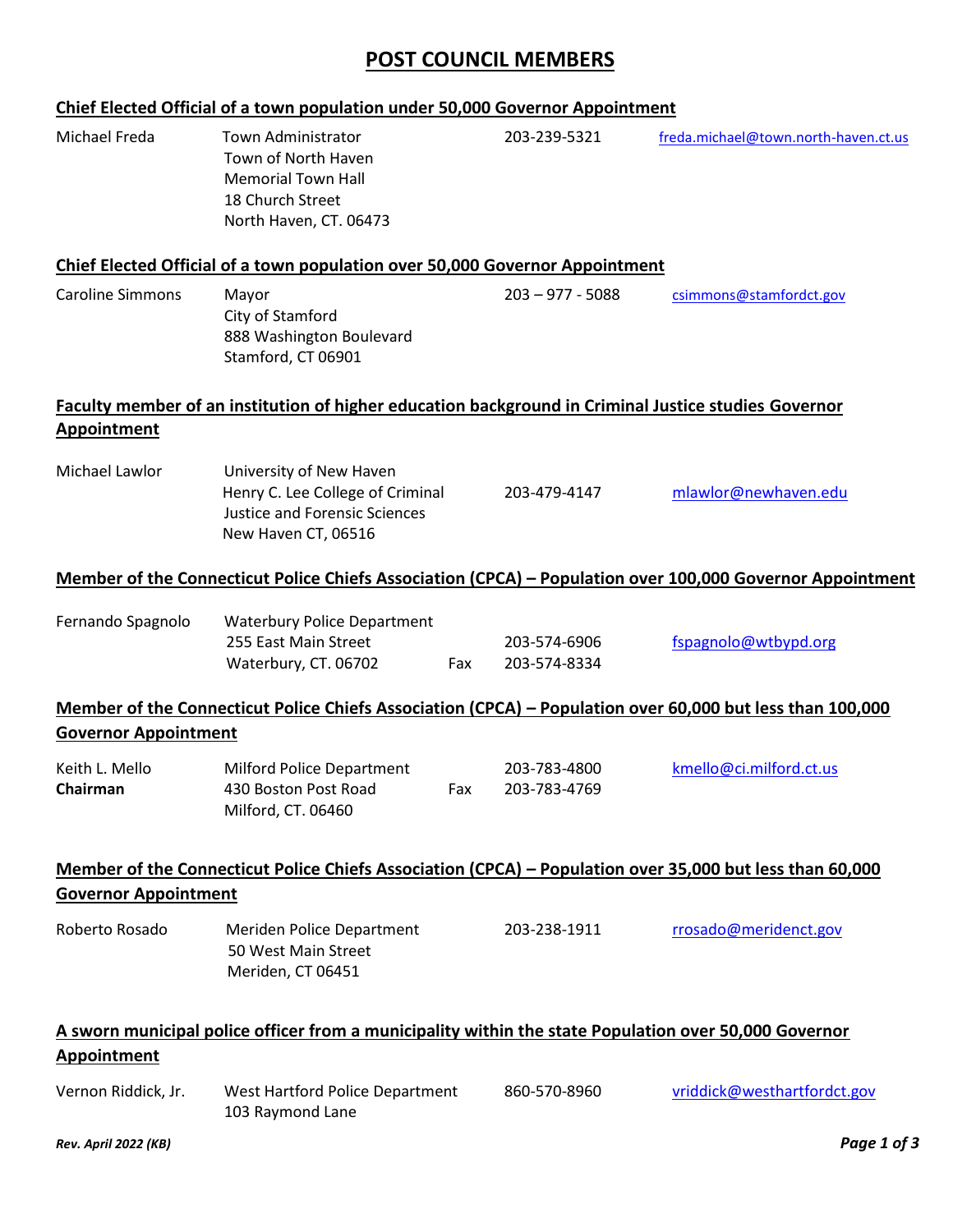101 Ashmun Street New Haven, CT. 06511

### **A sworn municipal police officer from a municipality within the state Population less than 50,000 Governor Appointment**

Vacant

#### **A member of the public, with a physical disability or an advocate Governor Appointment**

| Jonathan Slifka                                                                                                                                                                                                                     | 45 Fairfield Road<br>West Hartford, CT 06117                                                                                                                                                                           | 860-983-6840 | jon.slifka@ct.gov          |  |  |  |
|-------------------------------------------------------------------------------------------------------------------------------------------------------------------------------------------------------------------------------------|------------------------------------------------------------------------------------------------------------------------------------------------------------------------------------------------------------------------|--------------|----------------------------|--|--|--|
|                                                                                                                                                                                                                                     | A victim of crime or the immediate family member of a deceased victim of crime Governor Appointment                                                                                                                    |              |                            |  |  |  |
| Douglas Glanville                                                                                                                                                                                                                   | 543 Simsbury Road<br>Bloomfield, CT 06002                                                                                                                                                                              | 773-401-3357 | doug@dougglanville.com     |  |  |  |
| A medical professional, appointed by the Governor Appointment                                                                                                                                                                       |                                                                                                                                                                                                                        |              |                            |  |  |  |
| David Koscuk                                                                                                                                                                                                                        | 83 Prann Court<br>Meriden, CT 06450                                                                                                                                                                                    |              | David.koscuk@gmail.com     |  |  |  |
| A member of the CPCA or a person holding office or employees as chief of a police or the highest ranking<br>profession police officer of and organized police department appointed by the Speaker of the House of<br>Representative |                                                                                                                                                                                                                        |              |                            |  |  |  |
| <b>Scott Sansom</b>                                                                                                                                                                                                                 | East Hartford Police Department<br>740 Main Street<br>East Hartford, CT                                                                                                                                                | 860-528-4401 | ssansom@easthartfordct.gov |  |  |  |
| <b>Senate</b>                                                                                                                                                                                                                       | A member of the CPCA or a person holding office or employees as chief of a police or the highest ranking<br>profession police officer of and organized police department appointed by the president pro tempore of the |              |                            |  |  |  |
| <b>Ronnell Higgins</b>                                                                                                                                                                                                              | Yale University Police Department                                                                                                                                                                                      | 203-432-4407 | ronnell.higgins@yale.edu   |  |  |  |

## **A member of the CPCA or a person holding office or employees as chief of a police or the highest ranking profession police officer of and organized police department appointed by the Minority leader of the Senate**

| Paul Melanson | Farmington Police Department | 860-675-2451 | melansonp@farmington-ct.org |
|---------------|------------------------------|--------------|-----------------------------|
|               | 319 New Britain Avenue       |              |                             |
|               | Unionville, CT 06085         |              |                             |